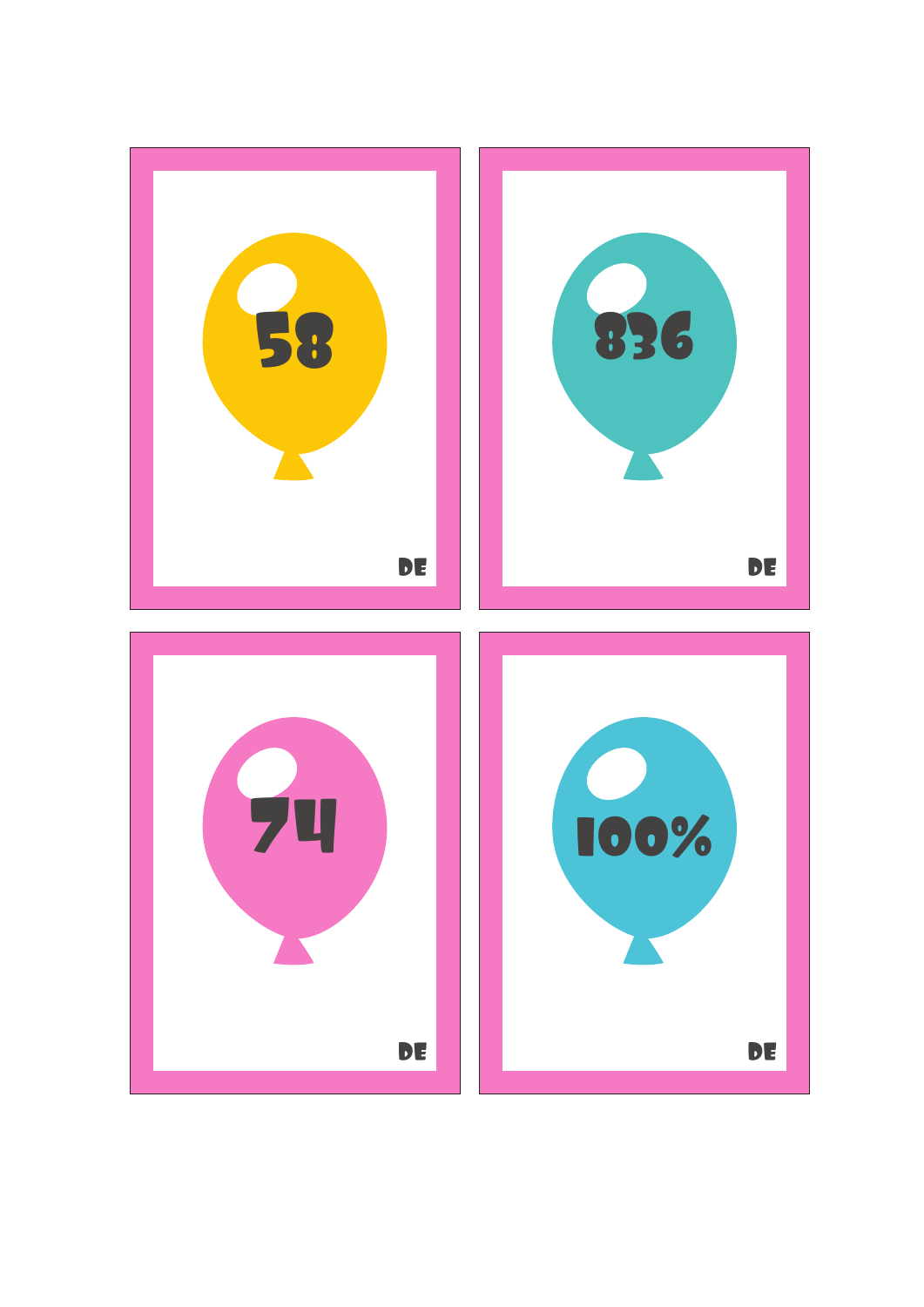# **Die Zahl 58 steht für…**

- 1. die Anzahl an Buchstaben im kyrillischen Alphabet
- **2. die Anzahl an Sprachen, die ein einzelner Mensch gelernt hat**
- 3. die Anzahl an Sprachen, die in Bozen gesprochen werden

#### **Die Zahl 836 steht für…**

- 1. die Anzahl an Ideogrammen im chinesischen Schriftsystem
- 2. die Anzahl der weltweit gesprochenen Sprachen
- **3. die Anzahl an Sprachen, die in Papua-Neuguinea gesprochen werden**

# **Die Zahl 74 steht für…**

- **1. die Anzahl an Buchstaben im Khmer-Alphabet**
- 2. die Anzahl an Bezeichnungen, die es in der Inuit-Sprache für "Schnee" gibt
- 3. die Anzahl an Dialekten, die in Italien gesprochen werden

#### **Die Zahl 100% steht dafür…**

- 1. dass alle Menschen auf der Welt Englisch sprechen können
- 2. dass alle Sprachen auf der Welt ein Alphabet haben
- **3. dass alle Menschen auf der Welt mehrsprachig sind**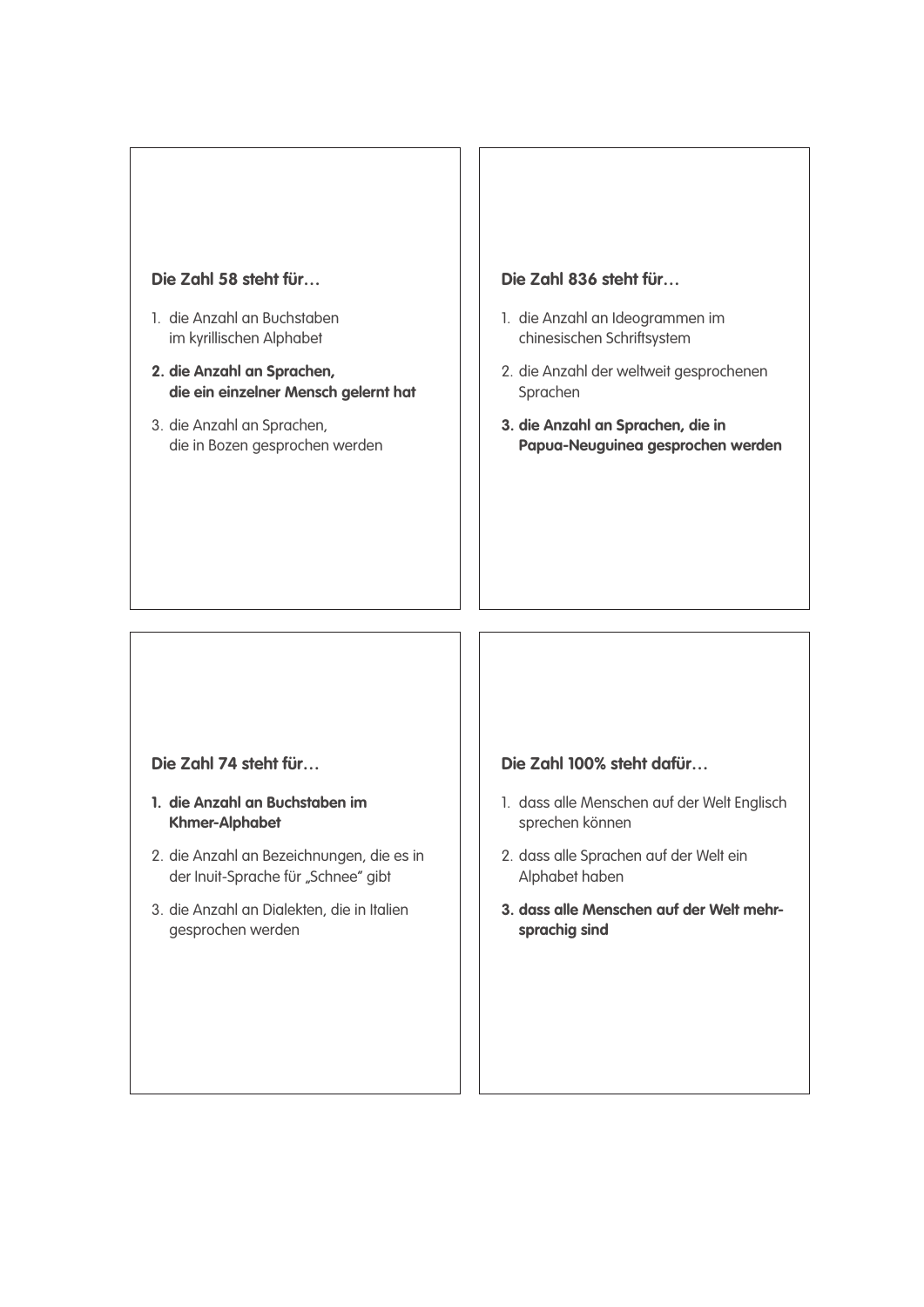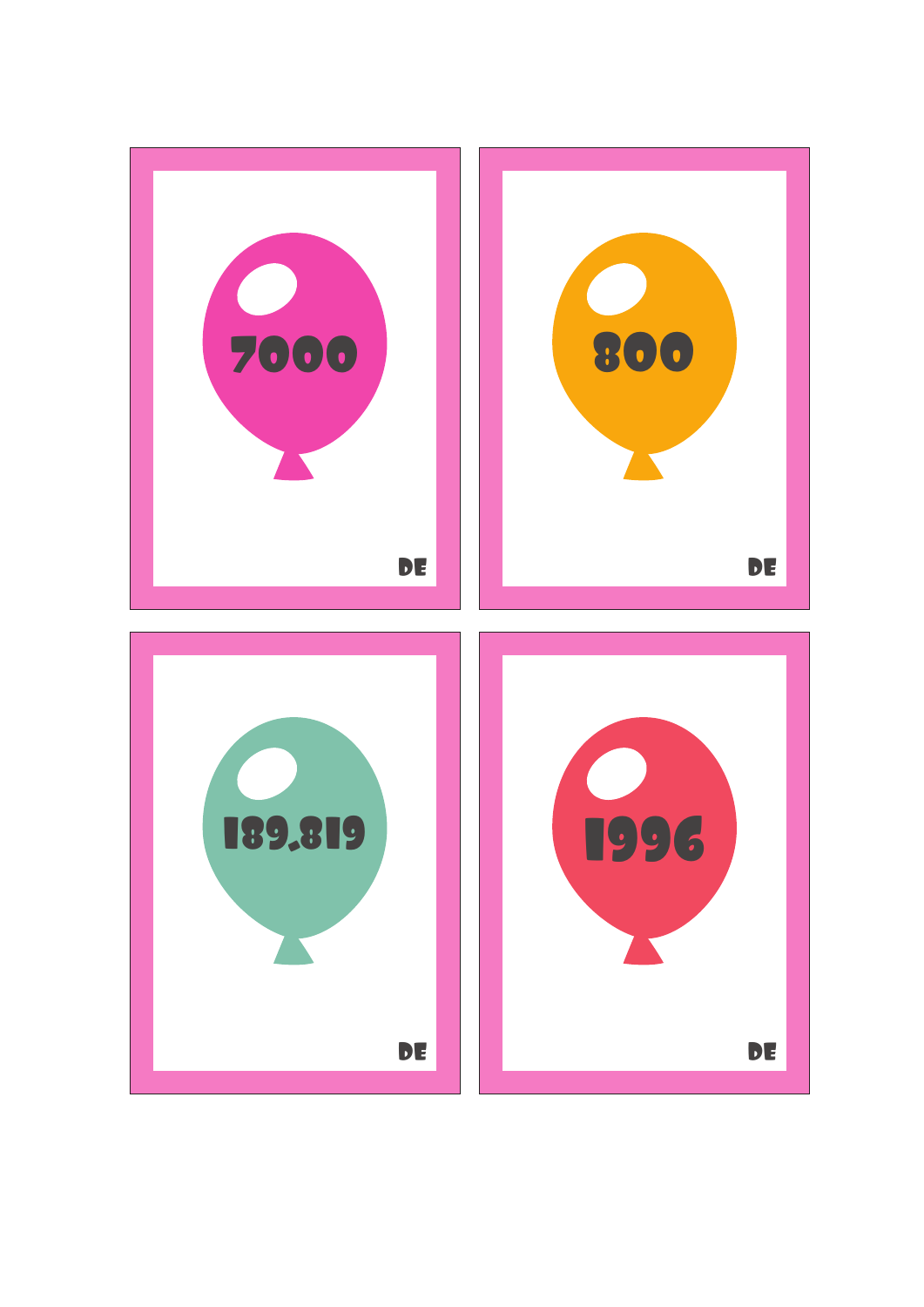### **Die Zahl 7000 steht für…**

- 1. die Anzahl der SüdtirolerInnen, die Ladinisch sprechen können
- **2. die Anzahl der Sprachen, die weltweit gesprochen werden**
- 3. die Anzahl der Wörter, die den Grundwortschatz einer Sprache darstellen

### **Die Zahl 800 steht für…**

- 1. das Jahr, in dem die erste Grammatik geschrieben wurde
- 2. die Anzahl der Menschen im Trentino, die Fersentalerisch sprechen können
- **3. die Anzahl der Wörter, die den Grundwortschatz einer Sprache darstellen**

#### **Die Zahl 189.819 steht für…**

- 1. die Anzahl der Stunden, die man braucht, um die drei japanischen Alphabete zu lernen
- 2. die Anzahl der Wörter in der englischen Sprache
- **3. die Anzahl der Buchstaben des längsten Wortes der Welt**

**Die Zahl 1996 steht für…**

- **1. das Jahr, in dem die Allgemeine Erklärung der Sprachenrechte verfasst wurde**
- 2. die Anzahl der Wörter in der Sprache Na'vi, die 2010 für den Film Avatar erfunden wurde
- 3. das Jahr, in dem die letzte Person gestorben ist, die Manx als Muttersprache sprechen konnte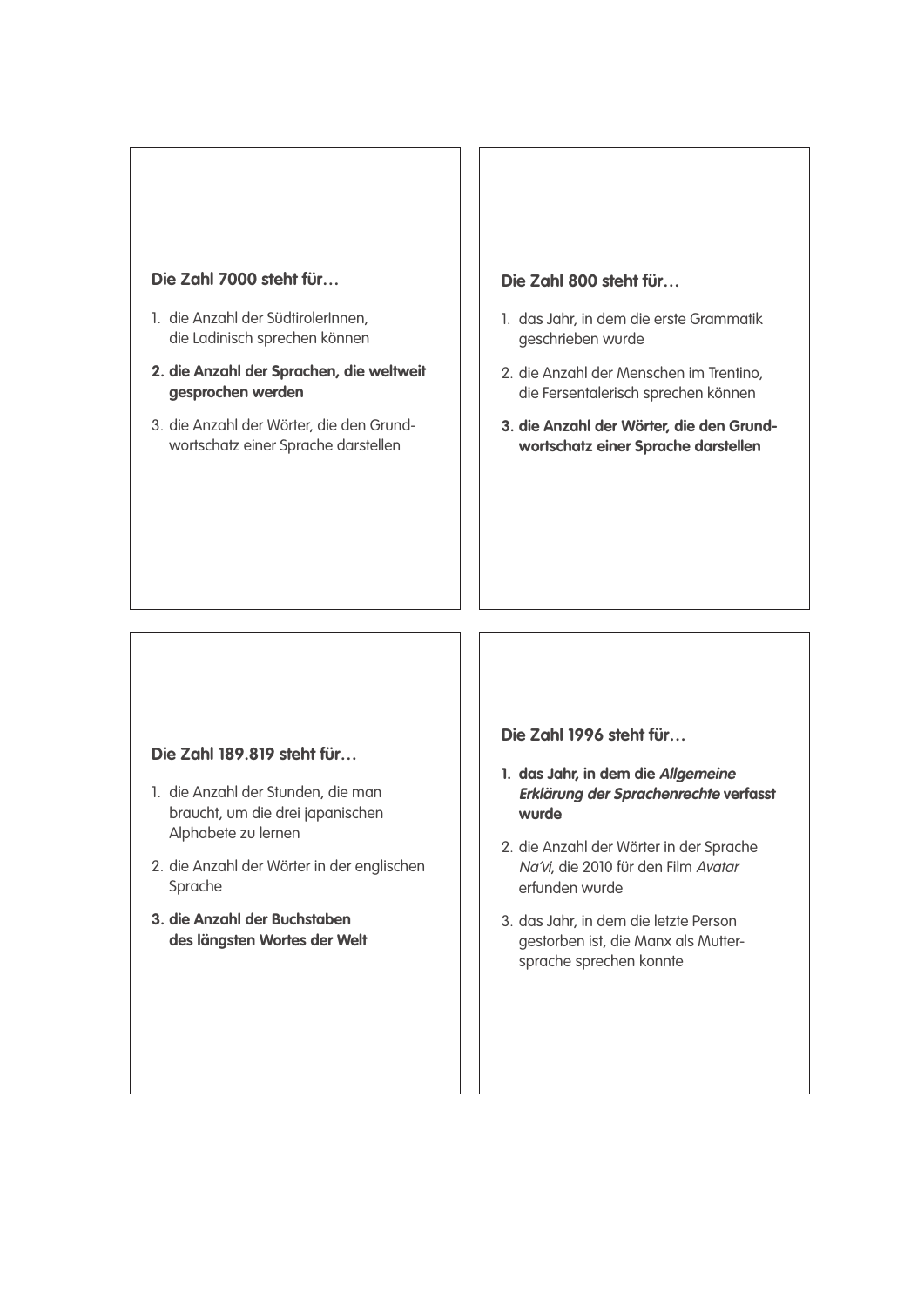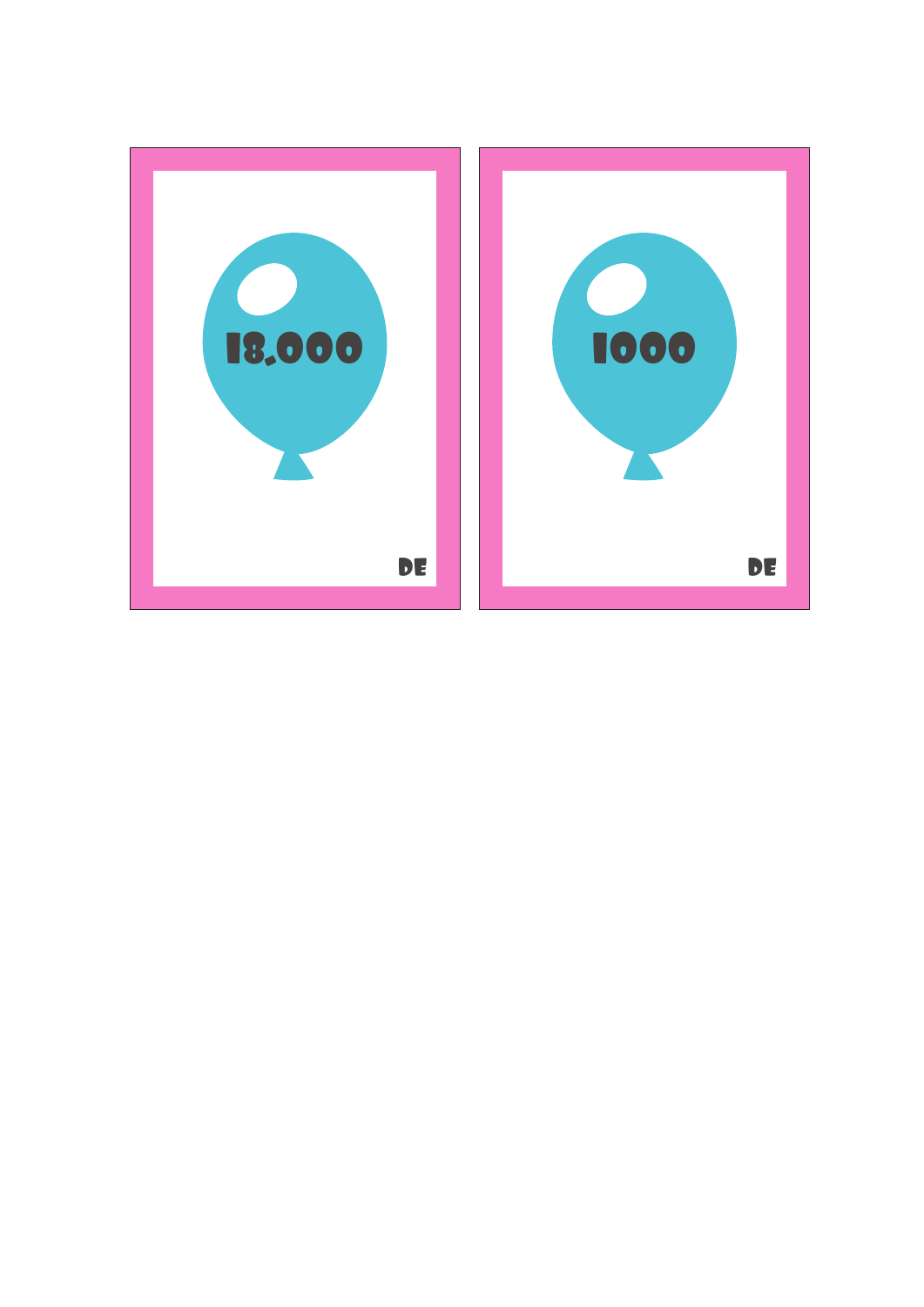## **Die Zahl 18.000 steht für…**

- 1. die Anzahl der Wörter, die Ötzi sprechen konnte
- **2. die Anzahl der SüdtirolerInnen, die Ladinisch sprechen können**
- 3. die Anzahl der Zeichen im ägyptischen Hieroglyphen-Alphabet

# **Die Zahl 1.000 steht für…**

- 1. die Anzahl der Wörter, die Ötzi sprechen konnte
- **2. die Anzahl der Menschen im Trentino, die Fersentalerisch sprechen können**
- 3. die Anzahl der Zeichen im ägyptischen Hieroglyphen-Alphabet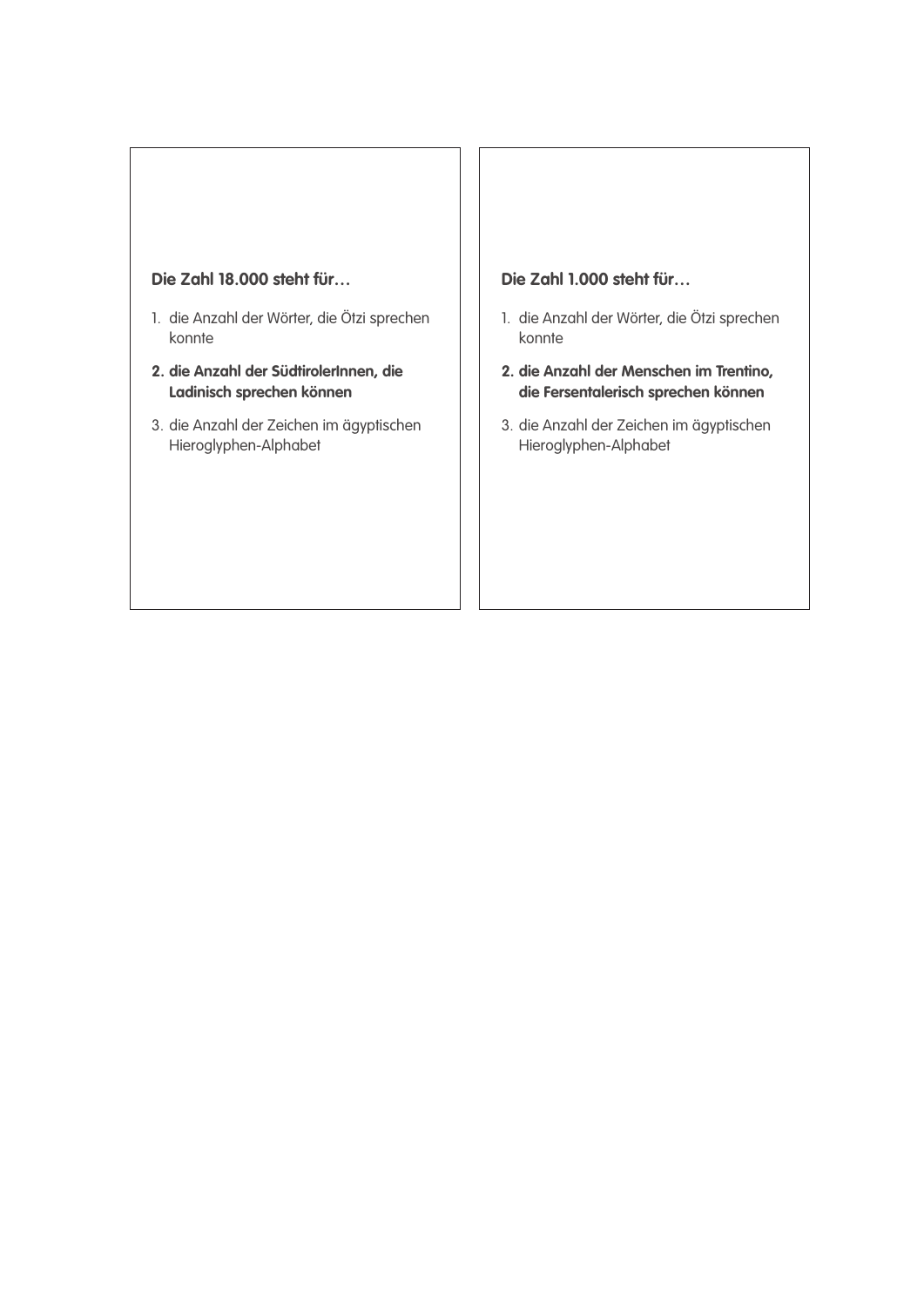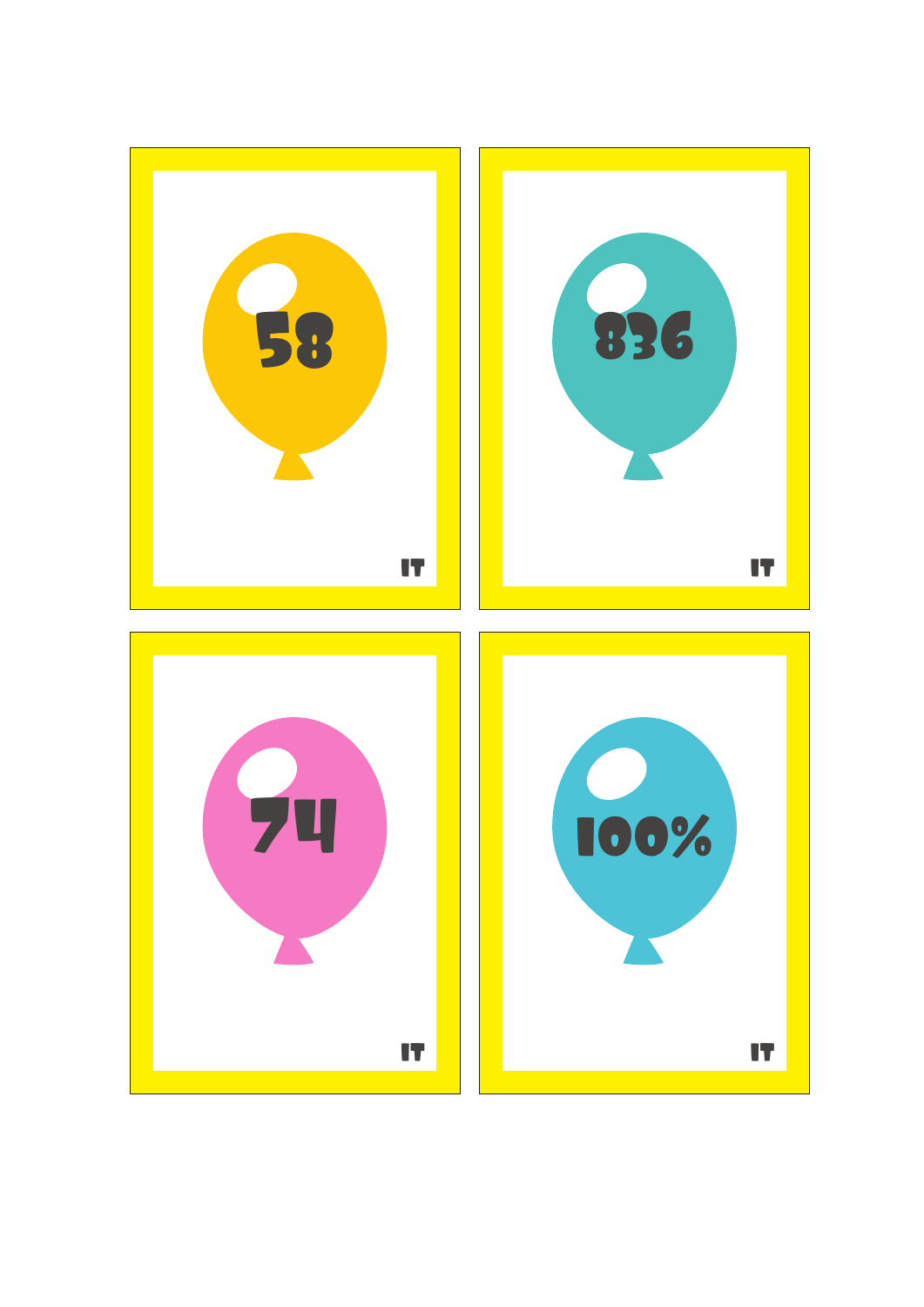#### **Il numero 58 indica…**

- 1. il numero di lettere che compongono l'alfabeto cirillico
- **2. il numero di lingue che una persona è stata in grado di imparare**
- 3. il numero di lingue che vengono parlate a Bolzano

#### **Il numero 836 indica…**

- 1. il numero di ideogrammi che formano il sistema di scrittura della lingua cinese
- 2. il numero di lingue che vengono parlate in tutto il mondo
- **3. il numero di lingue che vengono parlate in Papua Nuova Guinea**

## **Il numero 74 indica…**

- **1. il numero di lettere che formano l'alfabeto khmer**
- 2. il numero di parole che il popolo Inuit usa per indicare la "neve"
- 3. il numero di dialetti che vengono parlati in Italia

### **Il numero 100% indica…**

- 1. le persone che in tutto il mondo sono in grado di parlare inglese
- 2. il fatto che tutte le lingue del mondo posseggono un alfabeto
- **3. il fatto che ognuno di noi è plurilingue**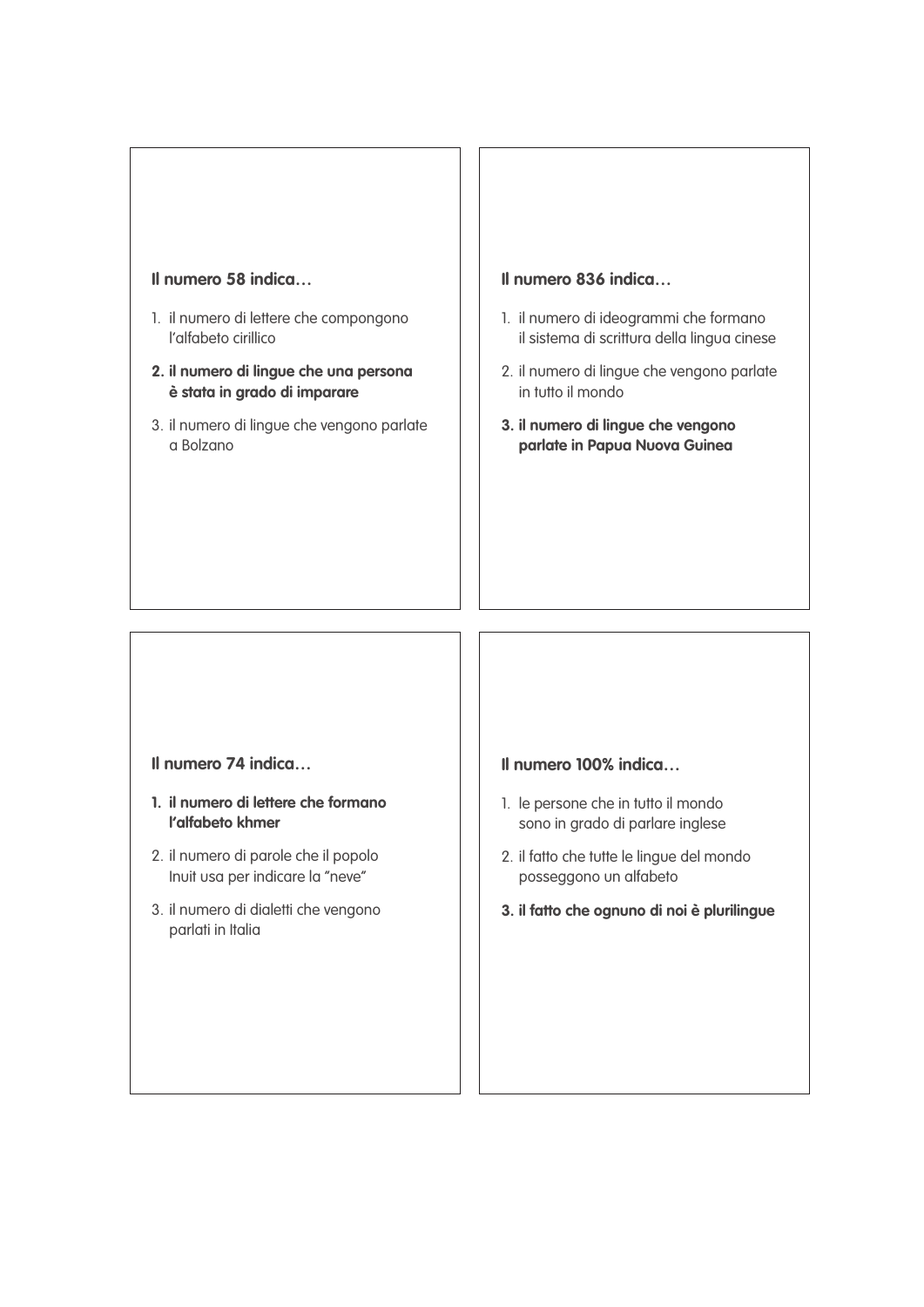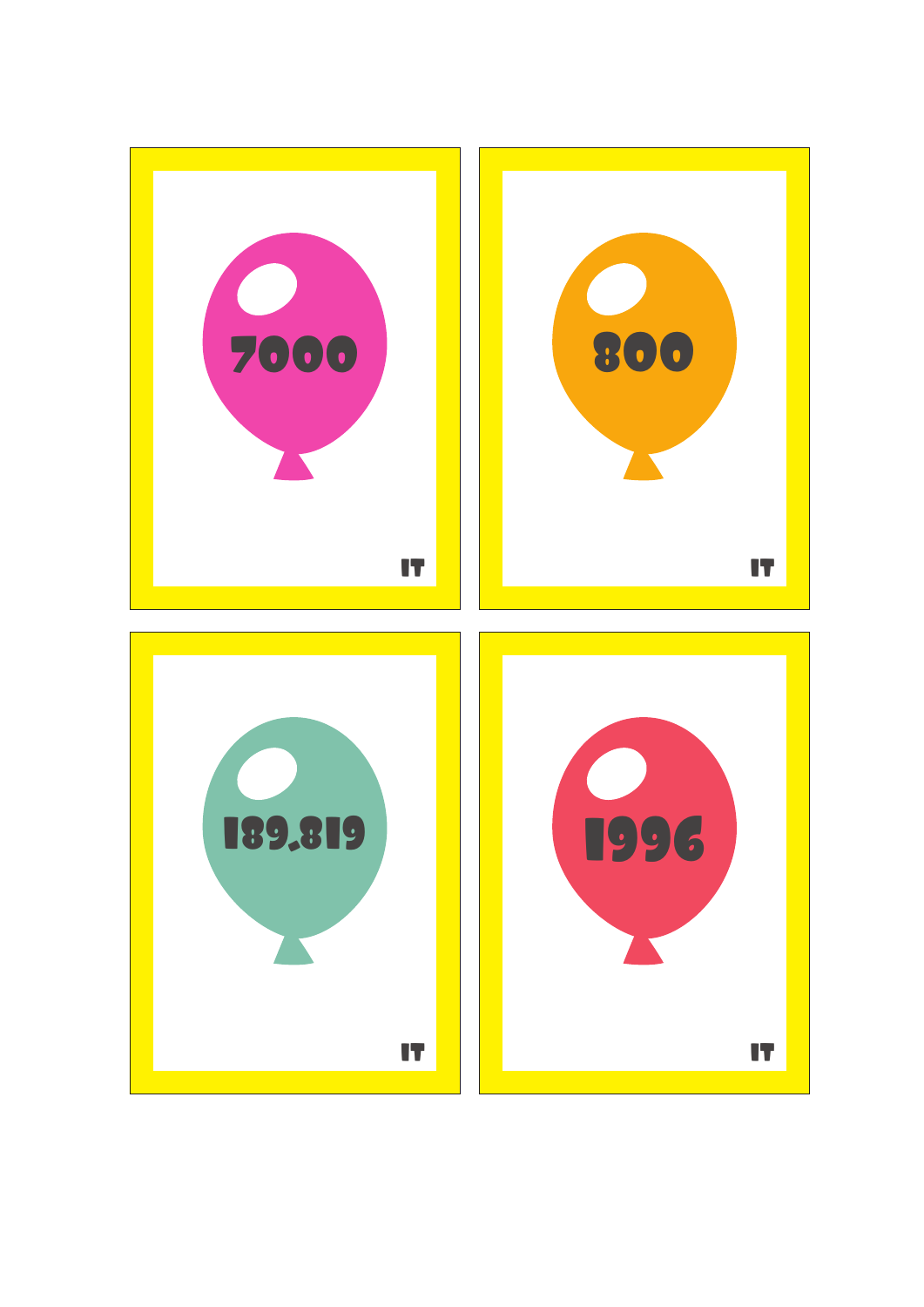## **Il numero 7000 indica…**

- 1. il numero di persone che sono in grado di parlare ladino
- **2. il numero delle lingue parlate in tutto il mondo**
- 3. il numero di parole che costituisce il vocabolario di base di una lingua

## **Il numero 800 indica…**

- 1. l'anno in cui è stato scritto il primo testo di grammatica
- 2. il numero di persone che parlano il mocheno in Trentino
- **3. il numero di parole che costituisce il vocabolario di base di una lingua**

## **Il numero 189.819 indica…**

- 1. il numero di ore necessarie per imparare i tre alfabeti in uso in giapponese
- 2. il numero di parole che formano la lingua inglese
- **3. il numero di lettere che formano la parola più lunga del mondo**

**Il numero 1996 indica…**

- **1. l'anno in cui è stata promulgata una Dichiarazione Universale dei Diritti Linguistici**
- 2. il numero di parole che formano la lingua Na'vi, che è stata inventata nel 2010 per il film Avatar
- 3. l'anno in cui è morta l'ultima persona in grado di parlare la lingua mannese, parlata sull'isola di Manx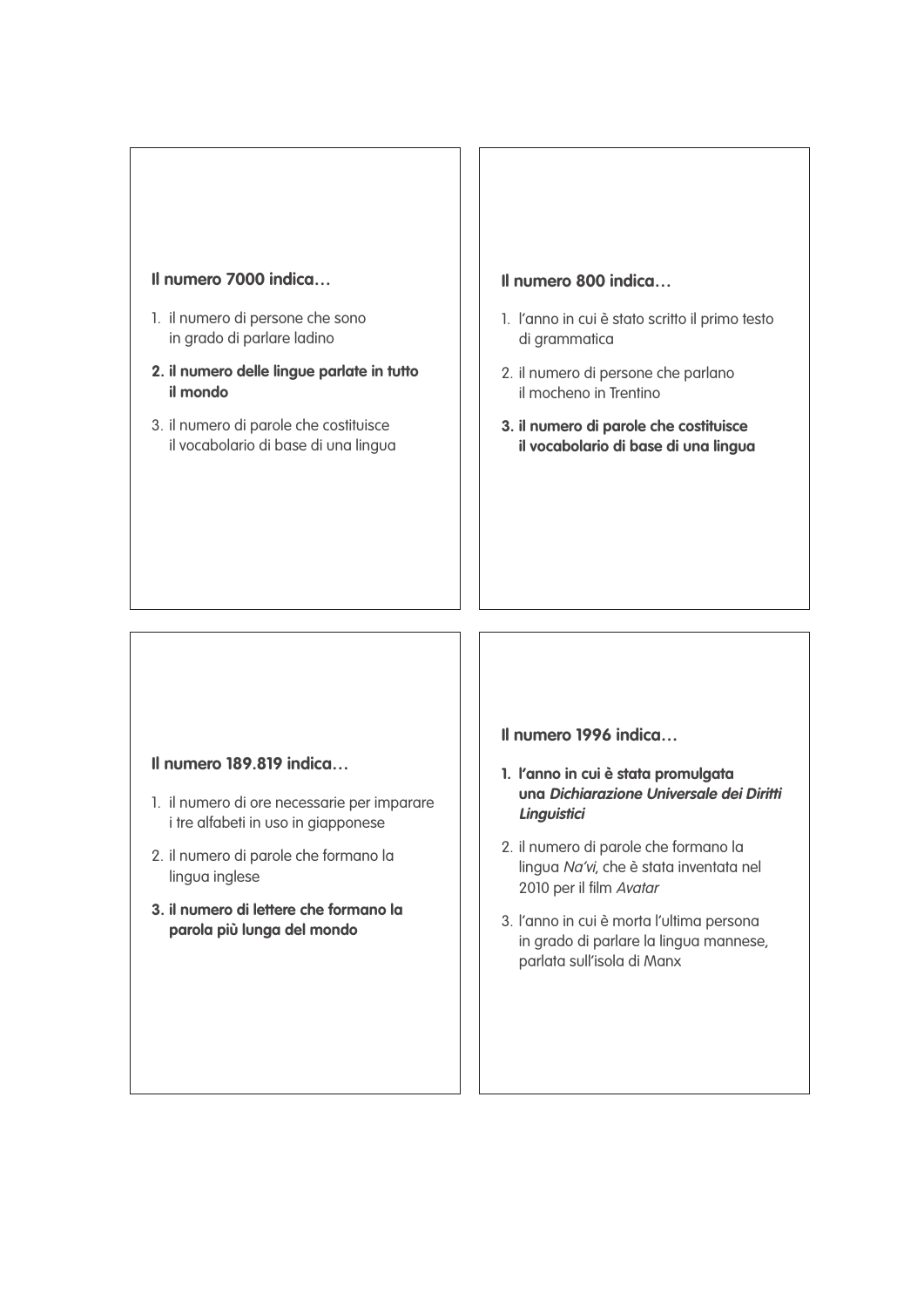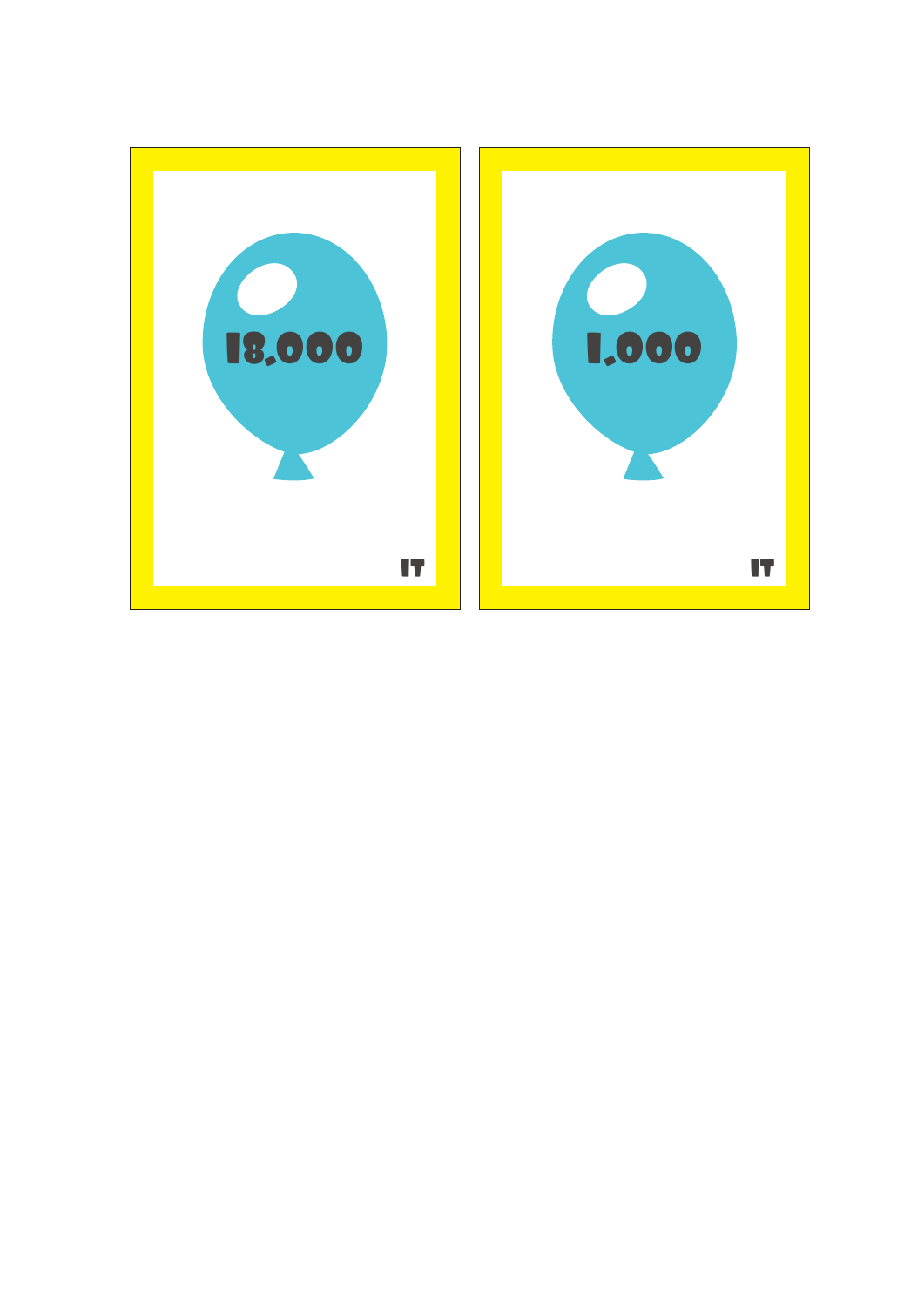# **Il numero 18.000 indica…**

- 1. il numero di parole che Ötzi conosceva
- **2. il numero di persone che parlano ladino in Alto Adige**
- 3. il numero di segni che formavano l'alfabeto geroglifico

# **Il numero 1.000 indica…**

- 1. il numero di parole che Ötzi conosceva
- **2. il numero di persone che parlano il mòcheno in Trentino**
- 3. il numero di segni che formavano l'alfabeto geroglifico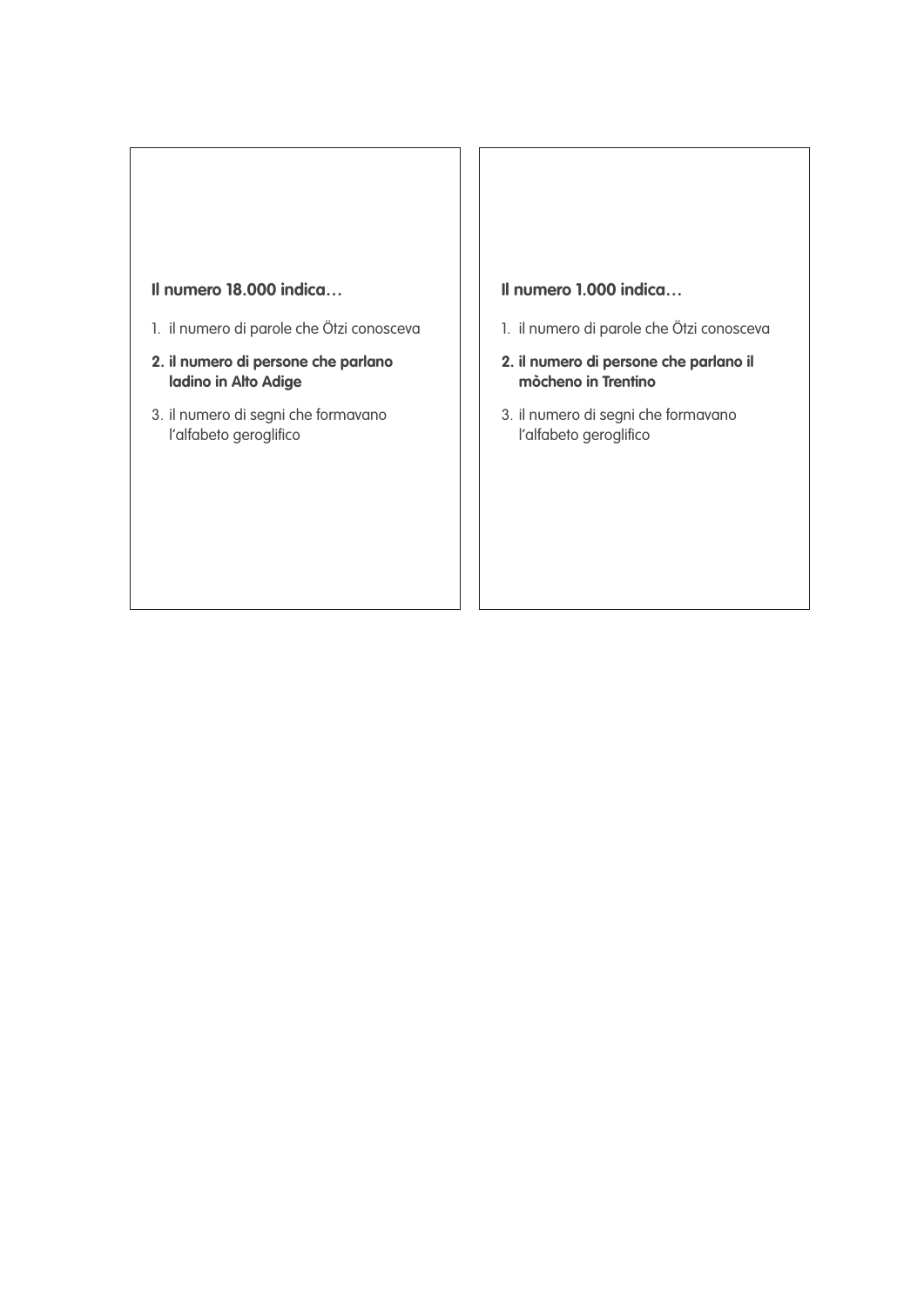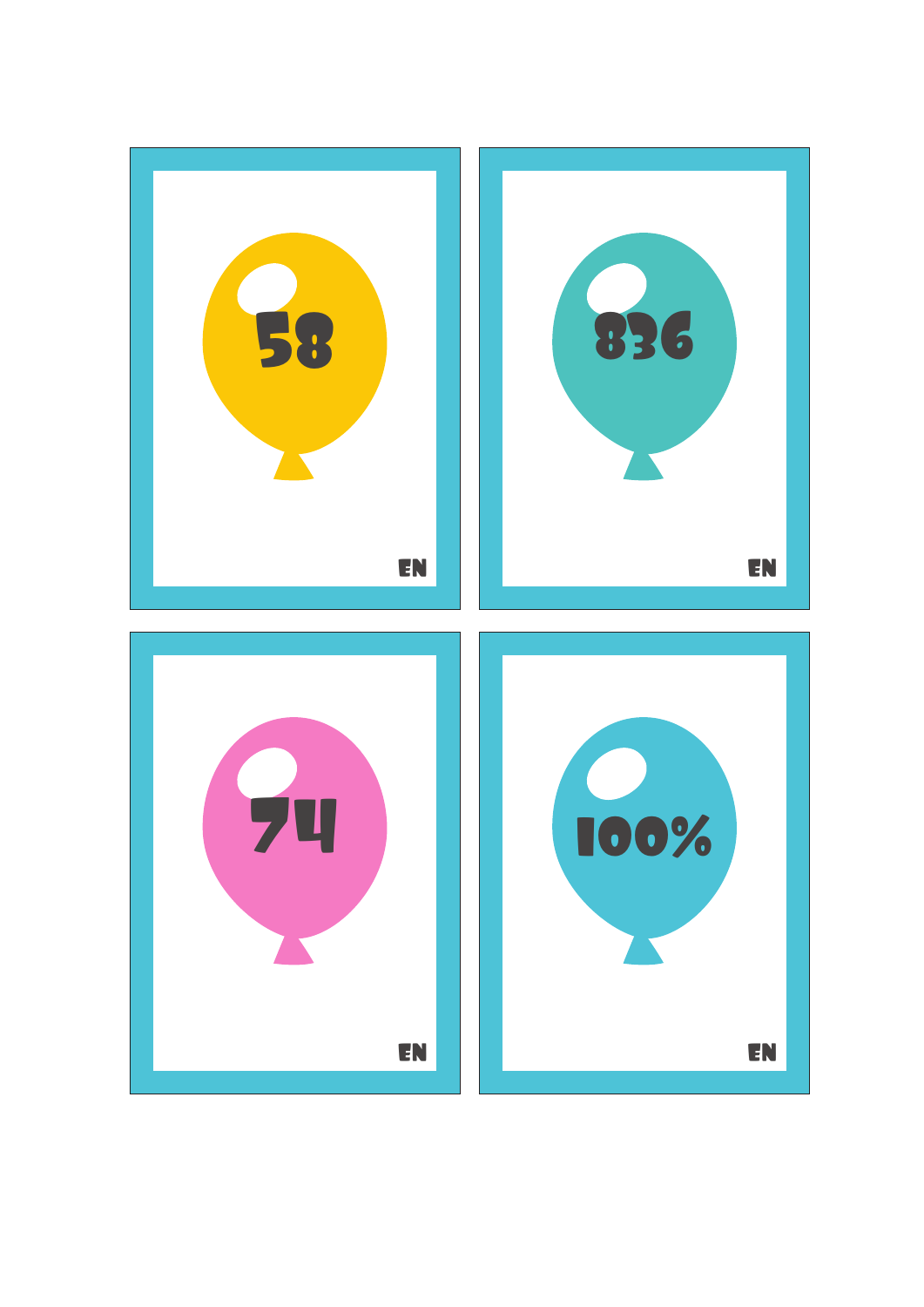### **The number 58 stands for…**

- 1. the number of letters in the Cyrillic alphabet
- **2. the number of languages that one person has learned**
- 3. the number of languages that are spoken in Bolzano

#### **The number 836 stands for…**

- 1. the number of ideograms in the Chinese writing system
- 2. the number of languages that are spoken in the whole world
- **3. the number of languages that are spoken in Papua New Guinea**

# **The number 74 stands for…**

- **1. the number of letters in the Khmer alphabet**
- 2. the number of words that the Inuit have for "snow"
- 3. the number of dialects that are spoken in Italy

#### **100% refers to the fact that…**

- 1. all people across the world can speak English
- 2. all languages in the world have an alphabet
- **3. all people in the world are multilingual**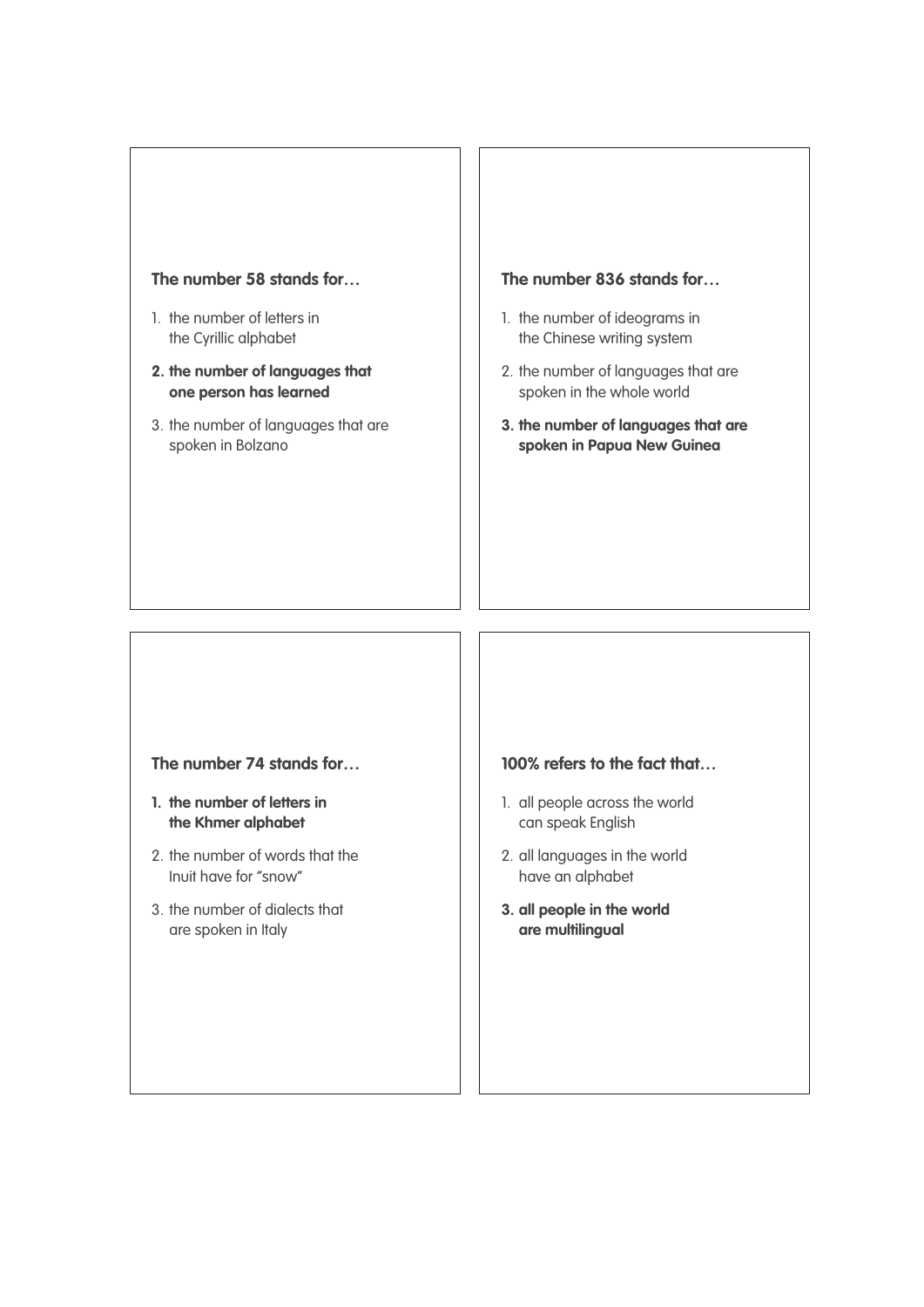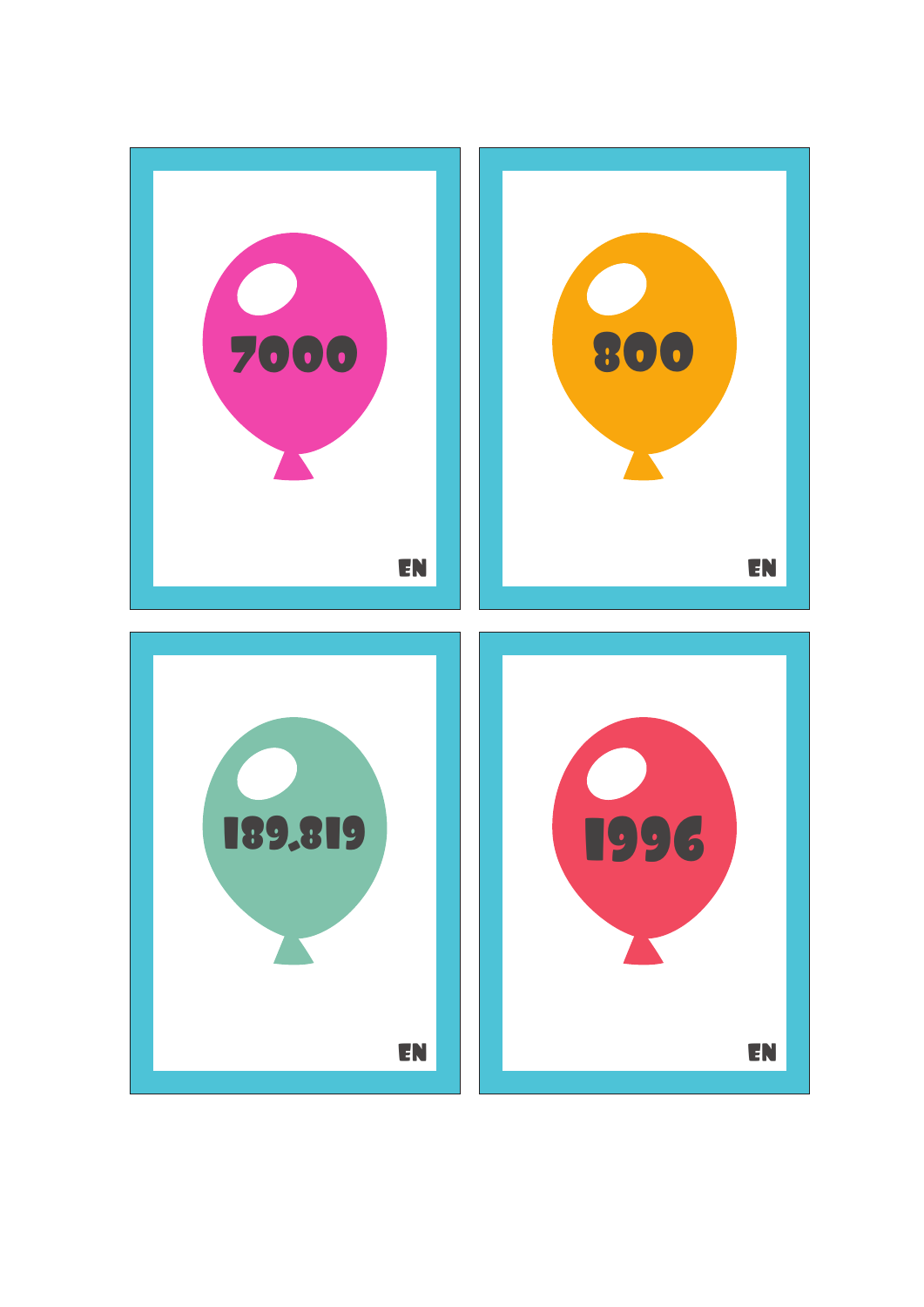#### **The number 7000 stands for…**

- 1. the number of South Tyroleans who can speak Ladin
- **2. the number of languages spoken in the whole world**
- 3. the number of words that make up the basic vocabulary of a language

#### **The number 800 stands for…**

- 1. the year in which the first ever grammar book was written
- 2. the number of people in Trentino who speak Mòcheno
- **3. the number of words that make up the basic vocabulary of a language**

### **The number 189.819 stands for…**

- 1. the number of hours you would need in order to learn the three Japanese alphabets
- 2. the number of words in the English language
- **3. the number of letters in the longest word in the world**

**The number 1996 stands for…**

- **1. the year in which the Universal Declaration of Linguistic Rights was written**
- 2. the number of words in the Na'vi language which was invented for the film Avatar in 2010
- 3. the year in which the last remaining native speaker of Manx died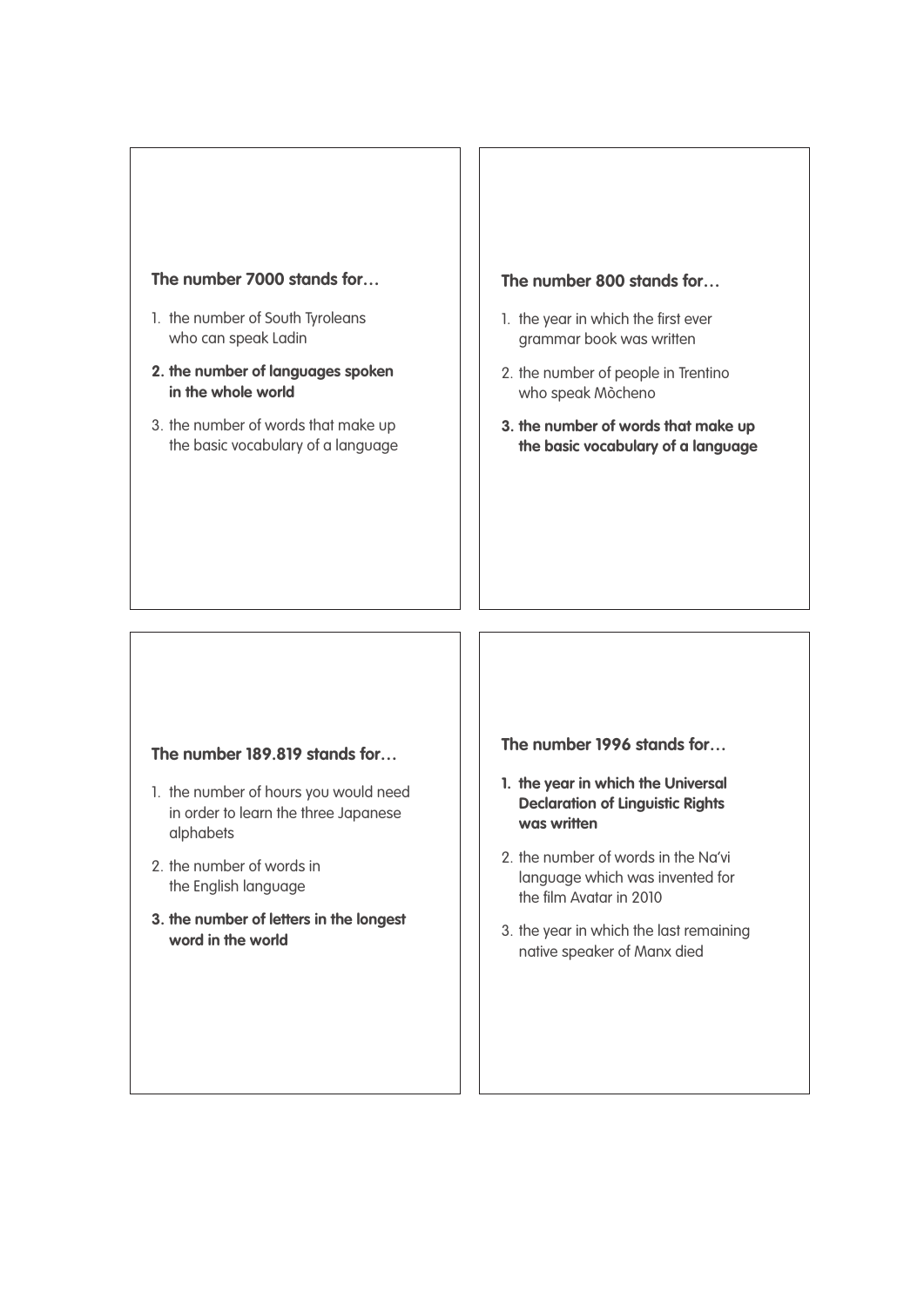